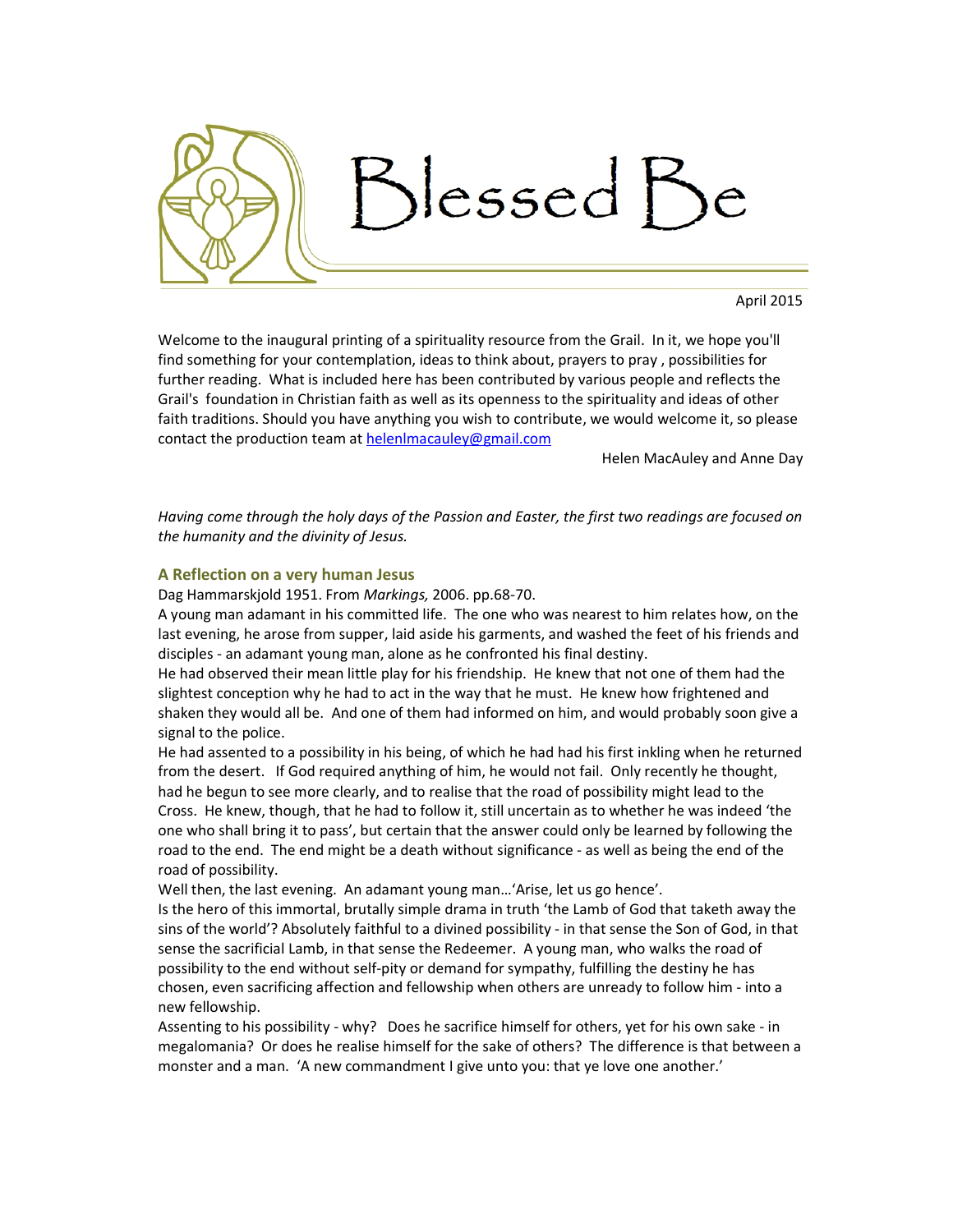The inner possibility - in dangerous interplay with an external one. The road of possibility had led to the shouts of Hosanna at his entry into the city- shouts which opened up other possibilities than the one he had chosen**…** 

*(submitted by Ruth Crowe)* 

# **The Motherhood of Christ**

#### Julian of Norwich

The Second Person of the Trinity is our mother in nature. In him we are grounded and rooted. Thus our mother, Christ, in whom our parts are kept unseparated, works in various ways. For in our mother, Christ, we profit and increase, and in mercy he reforms and restores us, and by virtue of his passion, death and resurrection joins us to our substance

God through Christ made himself entirely ready in our poor flesh in order to do the service and the office of motherhood himself in all things.

A mother gives her child milk to suck; our precious mother, Jesus, feeds us with himself. He does so most courteously and most tenderly, with the Blessed Sacrament, which is the precious food of true life.

The gracious hands of our Mother are ready and diligent about us. For he in all this working uses the true office of a kind nurse, that has nothing else to do, but to attend about the salvation of her child.

It is the office of our lord Jesus Christ to save us. He wills that we love him sweetly and strongly. Furthermore a natural child despairs not of the mother's love, and naturally the child loves the mother, each of them loves the other.

The natural mother recognises and knows the need of her child, takes care of it most tenderly, as the nature and condition of motherhood will do. And continually, as the child grows in age and size, she changes what she does, but not her love.

Thus our Lord is our mother in nature, by the working of grace. And he wills that we know it, for he wills to have all our love fastened to him.

All the debts we owe, by God's command, to fatherhood and motherhood by reason of God's fatherhood and motherhood, are repaid in the true loving of God. This blessed love Christ works in us. And this was showed in everything, especially in the noble, plenteous words, where he says, 'I am what you love.'

Jesus Christ, who opposed good to evil, is our true Mother. We have our being from him, where the foundation of motherhood begins, with all the sweet protection of love which endlessly flows. As truly as God is our Father, so as truly God is our Mother.

The mother's service is nearest, readiest and surest. It is nearest, for it is natural, readiest, for it is most of love, and surest for it is of truth. We know well that all our mothers bear us with pain and for dying. But our true Mother Jesus, he alone bears us to joy and to bliss, and endless living. Thus he sustains us within him in love. He would suffer the sharpest throes and the most grievous pains that ever were or ever shall be, and died at the last and when he had done and so borne us to bliss, yet he said these high overpassing words of love, 'If I might suffer more I would suffer more.' *(submitted by Sheila Hawthorn)* 

*During the past Lent , Tricia Gemmell's thoughts turned to questions about spiritual practices.* 

### **On the Idea of a Spiritual Discipline**

### Tricia Gemmel

What exactly is a spiritual discipline? I was reflecting on this the other day after listening to a lecture on how our theological understanding of creation and the universe has changed in recent years and wondering how that changed understanding actually becomes incarnated in our lives. How does one develop a greater sense of wonder in one's life? How does one learn to stop and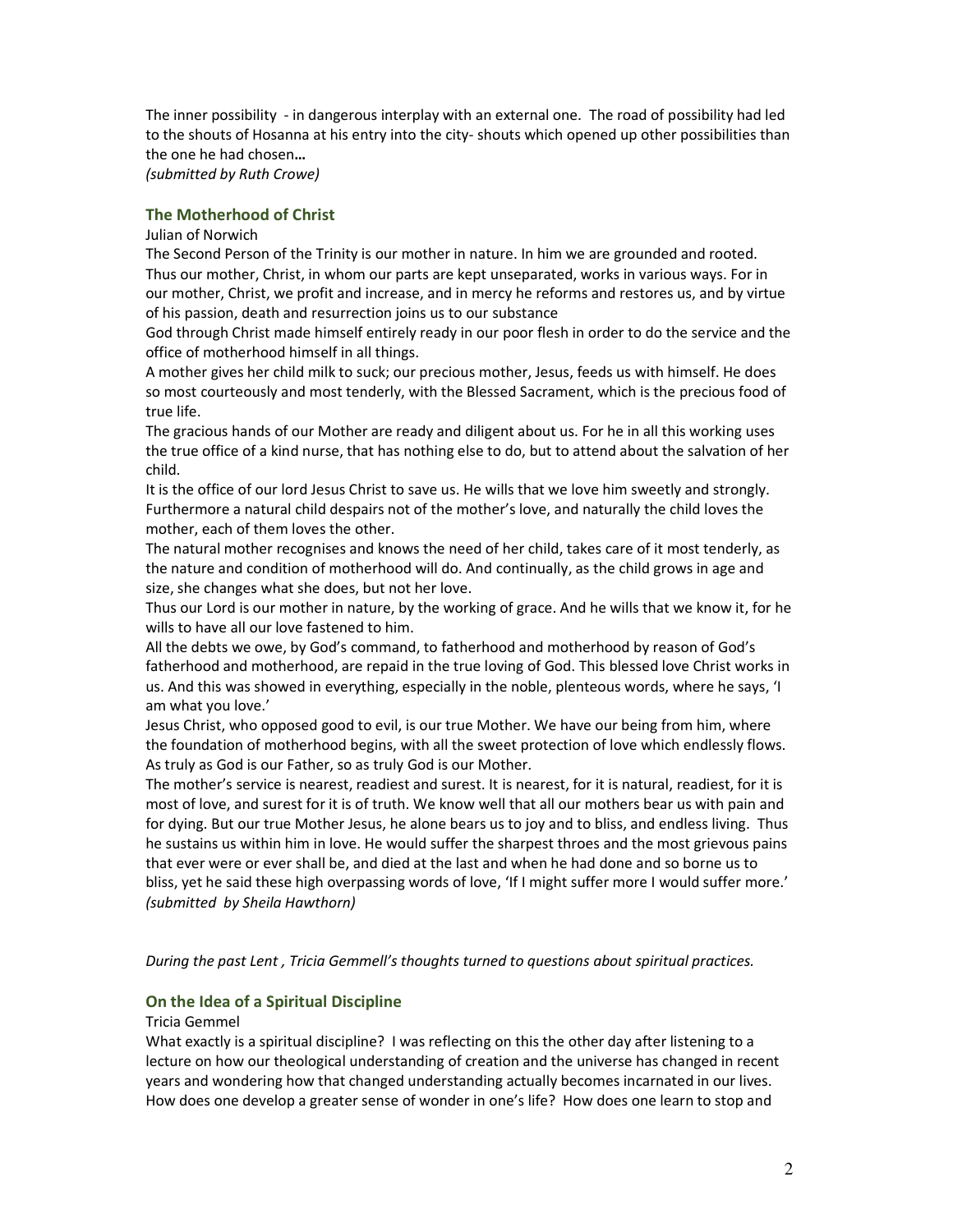stare, to be still and appreciate the great gift that life is? How does one live a simpler life? How does one care for the planet, deeply and consistently? These were just some of the questions I was asking myself. The short answer to myself was that I needed some new spiritual disciplines. But what exactly is a spiritual discipline? We are used to thinking in terms of types of prayers said at regular times, or of penances, fasting and abstinence. However, when I cast my eyes quickly over the past twenty years in search of those regular practices in my life that could be called spiritual disciplines, what sprang to mind foremost was cooking the family dinner five nights a week for years on end, after a busy working day. It looms large in my memory as a haven for mindfulness and mental peace, a solid rock of love and service.

So what makes an activity a spiritual discipline? My initial thoughts: a certain regularity of time and place, an attitude of wanting to be there, commitment, faithfulness, attention and love. I went in search of Adele Calhoun's *Spiritual Disciplines Handbook*, to see what light she could shed on the matter. Her book contains an overwhelming number of disciplines to choose from. Just about anything seems to be able to lend itself to being called a spiritual discipline if the right conditions apply. I suddenly suspected that many of us have lives crammed with spiritual disciplines without even knowing it!

Calhoun defines them as intentional practices, relationships and experiences that give us space to keep company with Jesus. They are rooted in our desire for God. They slowly transform us. We recognise those that have been with us from the beginnings of Christianity, but every age also needs new disciplines to respond to changing times. What remains constant is that 'they simply put us in a place where we can begin to notice God and respond to his word to us. Spiritual disciplines give the Holy Spirit space to brood over our souls'. What happens because of them cannot be forced by us; we must wait in patience and hope for what we long for. 'In the unfixables of our lives we are invited to keep company with Jesus and take a risk that God's intentions toward us are good.' Calhoun speaks repeatedly of 'the unhurried rhythms of grace'.

I think Lent might be a good time to make a spiritual inventory of my daily life before I start looking for something new.

I would love to hear about other people's intentional practices and how they have been changed by them.

*Food, so essential for our physical being, is significant also in religious and spiritual practice. Here are two blessings on food from other traditions.* 

#### **Traditional Buddhist mealtime prayer**

This food comes from the earth and the sky. It is the gift of the entire universe And the fruit of much hard work. I vow to live a life that is worthy to receive it.

#### **Wiccan source**

Blessed be the earth for giving birth to this food. Blessed be the sun for nourishing it. Blessed be the wind for carrying its seed. Blessed be the rain for quenching its thirst. Blessed be the hands that helped to grow this food, to bring it to our tables to nourish our minds, bodies and spirits. Blessed be our friends, our families, and our loved ones. Blessed be.